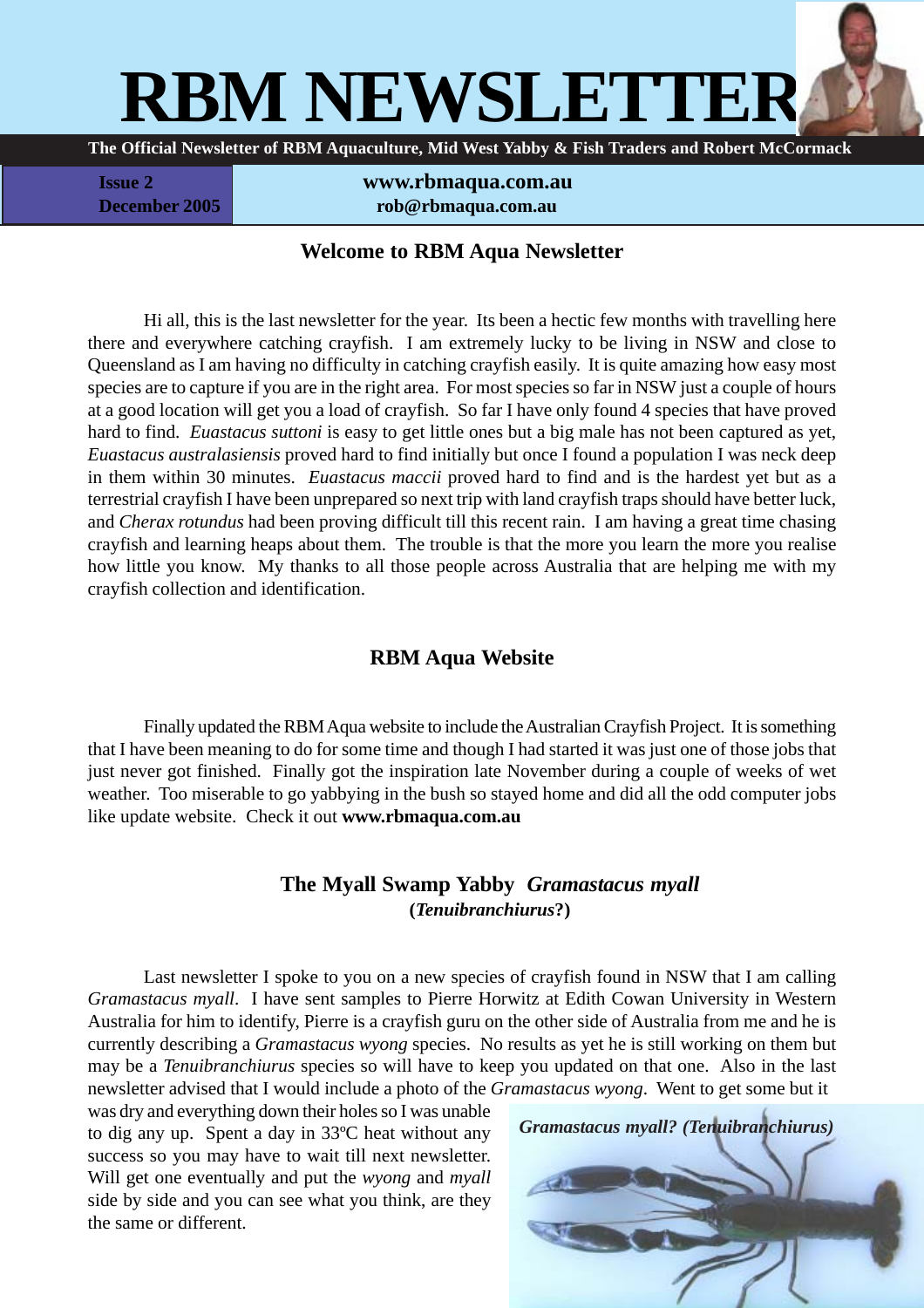## **Scientific Collection Permit**

N.S.W DPI has issued me with a Scientific Collection Permit for the whole of NSW. Bit of a drama getting it requiring a mass of paperwork and environmental effects statements. My trouble is

that as a rule scientific collection permits are usually issued for a specific area or region, etc. My permit on the other hand was for everywhere in NSW. It is for every river, every creek, stream, swamp or puddle and for every piece of land in-between. No problems for NSW DPI they were very helpful and efficient and we worked through all the issues and the permit was issued. This is just the start I am working on the applications for Queensland and Victoria now.



## **Lists of Australian Freshwater Crayfish Species**

I have been working off a list of Australian Species, a copy is below. Don't know how correct it is but this is what I have compiled from all the bits and pieces of information I have collected over the years. It is as up to date as I can get it so if you think it needs correction please let me know. If any of the species listed have been recategorized or I have not added another newly discovered species then please let me know.

# **FRESHWATER CRAYFISH OF AUSTRALIA Species List 1. Confirmed 2005**

(Disclaimer; This list has been compiled from the available data, it is the list that I am working from and will change as each species is captured, identified and DNA tested)

| No.            | <b>GENUS</b> | <b>SPECIES</b>  | <b>LOCATION</b>                             | <b>PIC</b> |
|----------------|--------------|-----------------|---------------------------------------------|------------|
|                |              |                 | <b>ASTACOPSIS</b>                           |            |
| $\mathbf{1}$   | Astacopsis   | franklinii      | New Town Rivulet, Northern Hobart, Tasmania |            |
| $\overline{2}$ | Astacopsis   | gouldi          | Big River Tasmania                          |            |
| 3              | Astacopsis   | tricornis       | Huon River, Tasmania                        |            |
|                |              |                 | <b>CHERAX</b>                               |            |
| 1              | Cherax       | albidus         | Western Victoria & Eastern South Australia  | Yes        |
| $\overline{2}$ | Cherax       | <i>barretti</i> | Japanese Creek, Wessell Is., NT.            |            |
| 3              | Cherax       | cainii          | Scott River Western Australia               |            |
| $\overline{4}$ | Cherax       | cairnesensis    | Proserpine Queensland                       |            |
| 5              | Cherax       | cartalacoolah   | Cape Flattery, northeast Queensland         |            |
| 6              | Cherax       | crassimanus     | <b>WA</b>                                   |            |
| 7              | Cherax       | cuspidatus      | Urunga, NSW                                 | Yes        |
| 8              | Cherax       | depressus       | <b>West Brisbane Queensland</b>             |            |
| 9              | Cherax       | destructor      | NSW, QLD, Vic, SA, NT                       | Yes        |
| 10             | Cherax       | dispar          | <b>Qld Frazer Island</b>                    |            |
| 11             | Cherax       | glaber          | <b>Blackwood River Western Australia</b>    |            |
| 12             | Cherax       | nucifraga       | Palm Springs, Northern Territory            |            |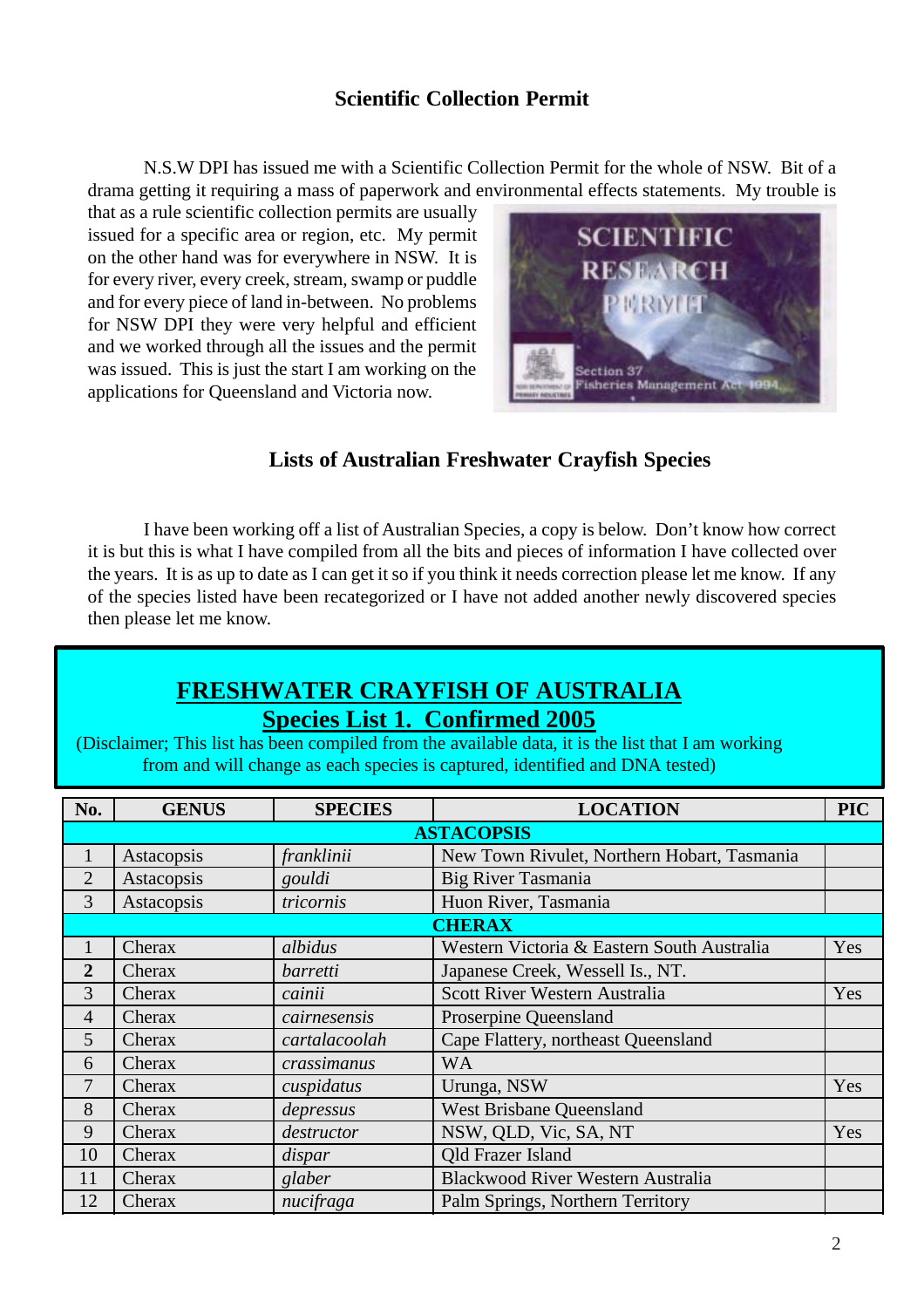| 13             | Cherax  | parvus           | O'Leary creek North Eastern Qld                                                |     |  |
|----------------|---------|------------------|--------------------------------------------------------------------------------|-----|--|
| 14             | Cherax  | preissii,        | Kalang River Western Australia                                                 |     |  |
| 15             | Cherax  | quadricarinatus  | Flinders River Queensland, Howard River NT.                                    | Yes |  |
| 16             | Cherax  | quinquecarinatus | Canning River Western Australia                                                |     |  |
| 17             | Cherax  | rhynchotus       | Jardine River Queensland, Cape York peninsula.                                 |     |  |
| 18             | Cherax  | robustus         | <b>Bribie Island Queensland</b>                                                |     |  |
| 19             | Cherax  | rotundus         | Barmah Forest Vic, South Central NSW within                                    | Yes |  |
|                |         |                  | 50 km border                                                                   |     |  |
| 20             | Cherax  | setosus          | Port Stephens NSW                                                              | Yes |  |
| 21             | Cherax  | tenuimanus       | Western Australia                                                              | Yes |  |
| 22             | Cherax  | urospinosus      | Indooroopilly, Brisbane, QLD.                                                  |     |  |
| 23             | Cherax  | wasselli         | Northern Tip Queensland                                                        |     |  |
|                |         |                  | <b>ENGAEUS</b>                                                                 |     |  |
| $\mathbf{1}$   | Engaeus | affinis          | Warburton, VIC                                                                 |     |  |
| $\overline{2}$ | Engaeus | australis        | Lilly Pilly Gully, Wilson's Promontory, VIC                                    |     |  |
| 3              | Engaeus | cisternarius     | Tributary of the Dip River, NW TAS.                                            |     |  |
| $\overline{4}$ | Engaeus | cunicularius     | Tasmania                                                                       |     |  |
| 5              | Engaeus | curvisuturus     | Yarra River plains, near bridge over Yarra River                               |     |  |
|                |         |                  | at Warburton                                                                   |     |  |
| 6              | Engaeus | cymus            | Buffalo River, Dondangadale, Victoria                                          |     |  |
| $\overline{7}$ | Engaeus | disjuncticus     | Rubicon River, due E of Elizabeth Town on                                      |     |  |
|                |         |                  | Weetah Rd, N TAS.                                                              |     |  |
| $8\,$          | Engaeus | fossor           | Dip Falls Tasmania                                                             |     |  |
| 9              | Engaeus | fultoni          | Cape Otway forest, VIC, Ferntree Gully, VIC.                                   |     |  |
| 10             | Engaeus | granulatus       | Browns Creek, upstream from road, at mouth of<br>creek, E of Port Sorell, TAS. |     |  |
| 11             | Engaeus | hemicirratulus   | Gippsland, VIC                                                                 |     |  |
| 12             | Engaeus | karnanga         | Lilly Pilly Gully, Wilsons Promontory, Victoria                                |     |  |
| 13             | Engaeus | laevis           | Victoria and Tasmania                                                          |     |  |
| 14             | Engaeus | lengana          | Rocky Cape, in National Park, west coast of                                    |     |  |
|                |         |                  | Tasmania                                                                       |     |  |
| 15             | Engaeus | leptorhynchus    | North-east Tasmania between Upper Blessington,                                 |     |  |
|                |         |                  | St. Helens and Mt. William.                                                    |     |  |
| 16             | Engaeus | lyelli           | Vic Great Dividing Range from the Grampian                                     |     |  |
|                |         |                  | Ranges in the west to near Myrtleford in the east                              |     |  |
| 17             | Engaeus | mairener         | Lefroy, northeast Tasmania.                                                    |     |  |
| 18             | Engaeus | mallacoota       | Croajingolong National Park, on Genoa-                                         |     |  |
|                |         |                  | Mallacoota Road, east Victoria.                                                |     |  |
| 19             | Engaeus | martigener       | Strzelecki Peaks, Flinders Island.                                             |     |  |
| 20             | Engaeus | merosetosus      | Geelong-Ballarat region Victoria                                               |     |  |
| 21             | Engaeus | nulloporius      | North Tasmania                                                                 |     |  |
| 22             | Engaeus | orientalis       | Cann River, Victoria                                                           |     |  |
| 23             | Engaeus | orramakunna      | Lilydale, northeast Tasmania.                                                  |     |  |
| 24             | Engaeus | phyllocercus     | Narracan River, near Narracan, Gippsland                                       |     |  |
| 25             | Engaeus | quadrimanus      | Melbourne to Mallacoota, near the Victorian-New                                |     |  |
|                |         |                  | South Wales border                                                             |     |  |
| 26             | Engaeus | rostogaleatus    | Morwell, Eastern Strzelecki Ranges, Victoria.                                  |     |  |
| 27             | Engaeus | sericatus        | South Western Victoria                                                         |     |  |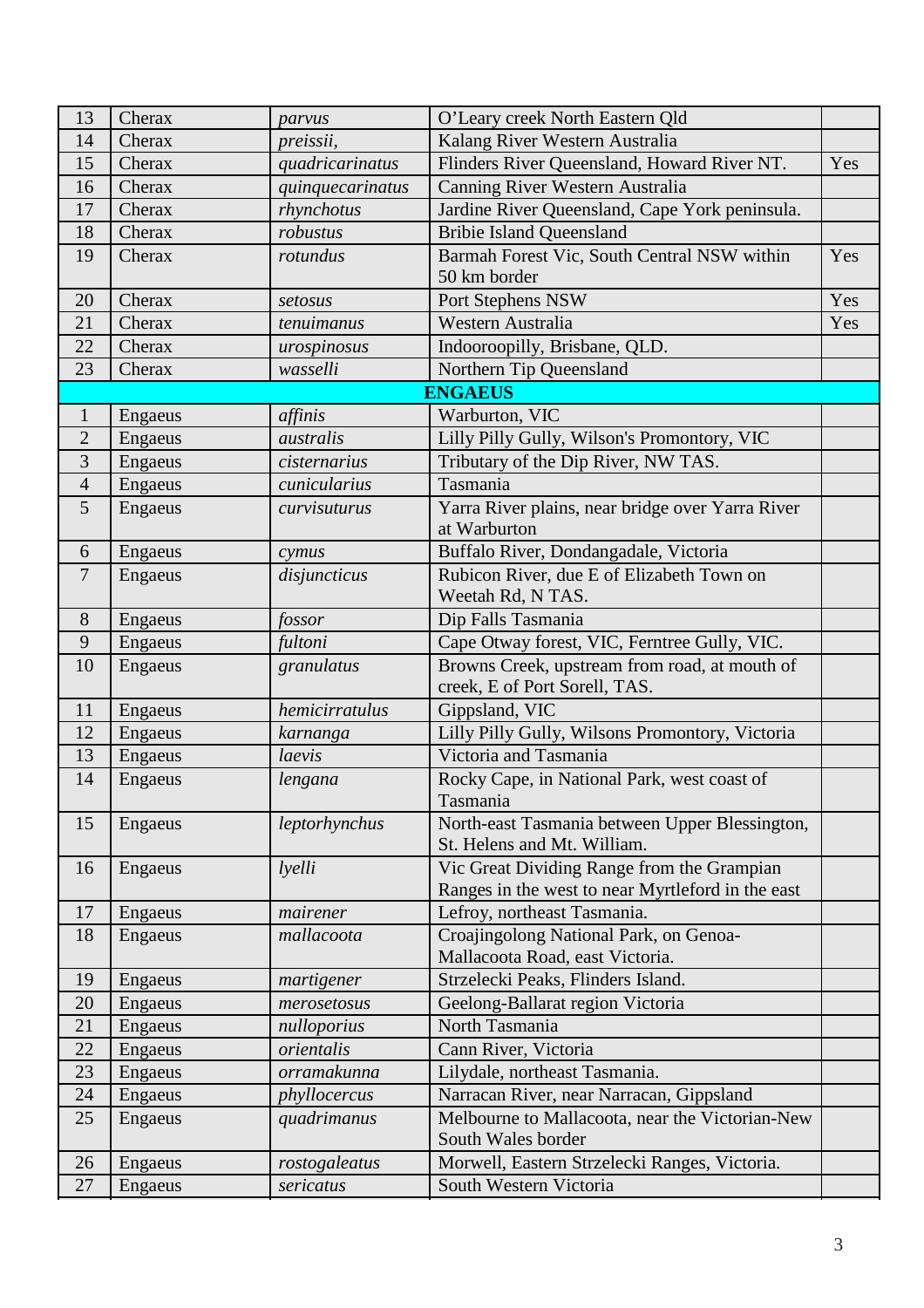| 28             | Engaeus            | spinicaudatus   | Scottsdale on Old Waterhouse Road, NE.<br>Tasmania. |     |
|----------------|--------------------|-----------------|-----------------------------------------------------|-----|
| 29             |                    | sternalis       |                                                     |     |
| 30             | Engaeus<br>Engaeus | strictifrons    | Warragul.<br>Port Macdonnell in South Australia to  |     |
|                |                    |                 | Warrnambool in Victoria                             |     |
| 31             | Engaeus            | tayatea         | Mt. Horror, northeast Tasmania.                     |     |
| 32             | Engaeus            | tuberculatus    | Sherbrooke Falls.                                   |     |
| 33             | Engaeus            | urostrictus     | East of Melbourne, Victoria.                        |     |
| 34             | Engaeus            | victoriensis    | Dandenong Ranges Victoria                           |     |
| 35             | Engaeus            | yabbimunna      | Burnie area                                         |     |
|                |                    |                 | <b>ENGAEWA</b>                                      |     |
| $\mathbf{1}$   | Engaewa            | similis         | South West Western Australia                        |     |
| $\overline{2}$ | Engaewa            | subcoerulea     | South West Western Australia                        |     |
|                |                    |                 | <b>EUASTACUS</b>                                    |     |
| $\mathbf{1}$   | Euastacus          | armatus         | NSW, Vic, SA                                        | Yes |
| $\overline{2}$ | Euastacus          | australasiensis | Sydney NSW                                          | Yes |
| 3              | Euastacus          | balanensis      | Atherton Tableland, Queensland                      |     |
| $\overline{4}$ | Euastacus          | bidawalis       | Dingo Creek South Eastern NSW Victoria              |     |
| 5              | Euastacus          | bindal          | Upper North Creek, Mt Elliot, NE QLD.               |     |
| 6              | Euastacus          | bispinosus      | Burrong Falls South West Victoria                   |     |
| 7              | Euastacus          | brachythorax    | <b>Brown Mountain, NSW</b>                          |     |
| 8              | Euastacus          | clarkae         | Forbes River, West Port Macquarie, NSW              |     |
| 9              | Euastacus          | claytoni        | Nimmitabel, NSW                                     |     |
| 10             | Euastacus          | crassus         | Victorian Alps, southern NSW                        |     |
| 11             | Euastacus          | dalagarbe       | Border Ranges, NSW                                  |     |
| 12             | Euastacus          | dangadi         | Cedar Park Kempsey, NSW                             |     |
| 13             | Euastacus          | dharawalus      | Fitzroy Falls, NSW                                  |     |
| 14             | Euastacus          | diversus        | Orbost, Victoria                                    |     |
| 15             | Euastacus          | dundungra       | <b>Barrington Ranges NSW</b>                        | Yes |
| 16             | Euastacus          | eungella        | Eungella National Park, Queensland                  |     |
| 17             | Euastacus          | fleckeri        | Mount Molloy, Queensland.                           |     |
| 18             | Euastacus          | gamilaroi       | Hanging Rock, NSW                                   |     |
| 19             | Euastacus          | girurmulayn     | Nightcap Ranges, NSW                                |     |
| 20             | Euastacus          | gumar           | Richmond Range, NSW                                 |     |
| 21             | Euastacus          | guruhgi         | Mt Warning National Park, NSW                       |     |
| 22             | Euastacus          | guwinus         | Shoalhaven River, NSW                               |     |
| 23             | Euastacus          | hirsutus        | <b>Belmore Falls, NSW</b>                           |     |
| 24             | Euastacus          | hystricosus     | Kilcoy Creek South Eastern Queensland               |     |
| 25             | Euastacus          | jagara          | Mistakes Mountain, Queensland                       |     |
| 26             | Euastacus          | jarabar         | Border Ranges, NSW                                  |     |
| 27             | Euastacus          | kershawi        | Victoria                                            | Yes |
| 28             | Euastacus          | macci           | New England, NSW.                                   | Yes |
| 29             | Euastacus          | maidae          | Currumbin Creek, Queensland                         |     |
| 30             | Euastacus          | mirangudjin     | <b>Richmond Range, NSW</b>                          | Yes |
| 31             | Euastacus          | monteithorum    | Kroombit Creek, Kroombit Tops, central QLD.         |     |
| 32             | Euastacus          | neodiversus     | Wilson's Promontory, Victoria                       |     |
| 33             | Euastacus          | neohirsutus     | Dorrigo, NSW                                        |     |
| 34             | Euastacus          | polysetosus     | <b>Barrington Tops, NSW</b>                         |     |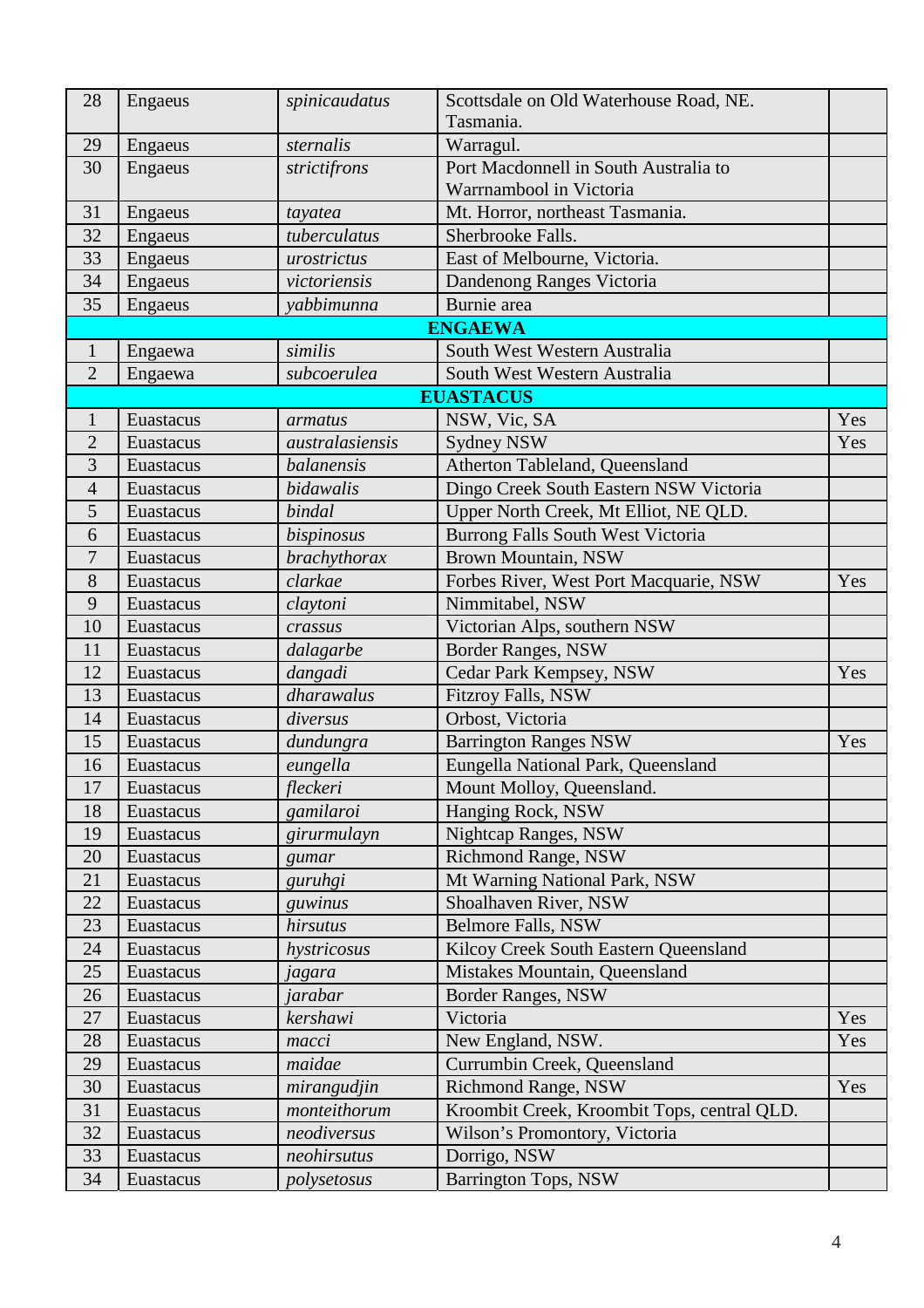| 35             | Euastacus        | reductus      | Eastern NSW                                | Yes |  |
|----------------|------------------|---------------|--------------------------------------------|-----|--|
| 36             | Euastacus        | rieki         | Kosciosko, Paddy's River South Eastern NSW |     |  |
| 37             | Euastacus        | robertsi      | <b>North East Queensland</b>               |     |  |
| 38             | Euastacus        | setosus       | Mount Glorious, Queensland                 |     |  |
| 39             | Euastacus        | simplex       | Ebor, NSW                                  | Yes |  |
| 40             | Euastacus        | spinichelatus | Doyles State Forest, NSW                   | Yes |  |
| 41             | Euastacus        | spinifer      | <b>Eastern NSW</b>                         |     |  |
| 42             | Euastacus        | sulcatus      | North Eastern NSW and South Eastern Qld.   | Yes |  |
| 43             | Euastacus        | suttoni       | Billyrimba Creek NSW. Qld                  | Yes |  |
| 44             | Euastacus        | urospinosus   | Maleny, Queensland                         |     |  |
| 45             | Euastacus        | valentulus    | Northern NSW Southern Qld                  | Yes |  |
| 46             | Euastacus        | woiwuru       | Dandenong Mountains, Victoria              |     |  |
| 47             | Euastacus        | yanga         | West Uralla, NSW                           |     |  |
| 48             | Euastacus        | yarraensis    | Gellibrand River South West Victoria       | Yes |  |
| 49             | Euastacus        | yigara        | O'Leary Ck, Tully R. Queensland.           |     |  |
|                |                  |               | <b>GEOCHARAX</b>                           |     |  |
| $\mathbf{1}$   | Geocharax        | falcata       | Glenelg River South Western Qld            |     |  |
| $\overline{2}$ | Geocharax        | gracilis      | South West Victoria                        | Yes |  |
|                |                  |               | <b>GRAMASTACUS</b>                         |     |  |
| $\mathbf{1}$   | Gramastacus      | gracilis      | Western Vic & south Eastern SA             |     |  |
| $\overline{2}$ | Gramastacus      | insolitus     | Western Vic & south Eastern SA Moyston.    |     |  |
| 3              | Gramastacus      | myall         | <b>Myall Lakes NSW</b>                     | Yes |  |
| $\overline{4}$ | Gramastacus      | wyong         | Wyong NSW                                  | Yes |  |
|                |                  |               | <b>PARASTACOIDES</b>                       |     |  |
| $\mathbf{1}$   | Parastacoides    | insignis      | Scott's Peak Tasmania                      |     |  |
| $\overline{2}$ | Parastacoides    | pulcher       | Tasmania                                   |     |  |
|                |                  |               | <b>TENUIBRANCHIURUS</b>                    |     |  |
| $\mathbf{1}$   | Tenuibranchiurus | glypticus     | Bells Creek Caloundra, Queensland          |     |  |

# **OTHER DESCRIBED SPECIES**

These are described species but not confirmed as yet. They may yet be added to the list above otherwise the corrected name is listed.

| <b>Old Identification Name</b> |               | <b>Current Identification</b> |                  |
|--------------------------------|---------------|-------------------------------|------------------|
| Cherax                         | aruanus       | Cherax                        |                  |
| Cherax                         | bicarinatus   | Cherax                        | quadricarinatus  |
| Cherax                         | boschmai      | Cherax                        |                  |
| Cherax                         | buitendijkae  | Cherax                        |                  |
| Cherax                         | communis      | Cherax                        |                  |
| Cherax                         | davisi        | Cherax                        | destructor       |
| Cherax                         | divergens     | Cherax                        |                  |
| Cherax                         | esculus       | Cherax                        | destructor       |
| Cherax                         | glabrimanus   | Cherax                        | quinquecarinatus |
| Cherax                         | gladstonensis | Cherax                        | cairsensis       |
| Cherax                         | longipes      | Cherax                        |                  |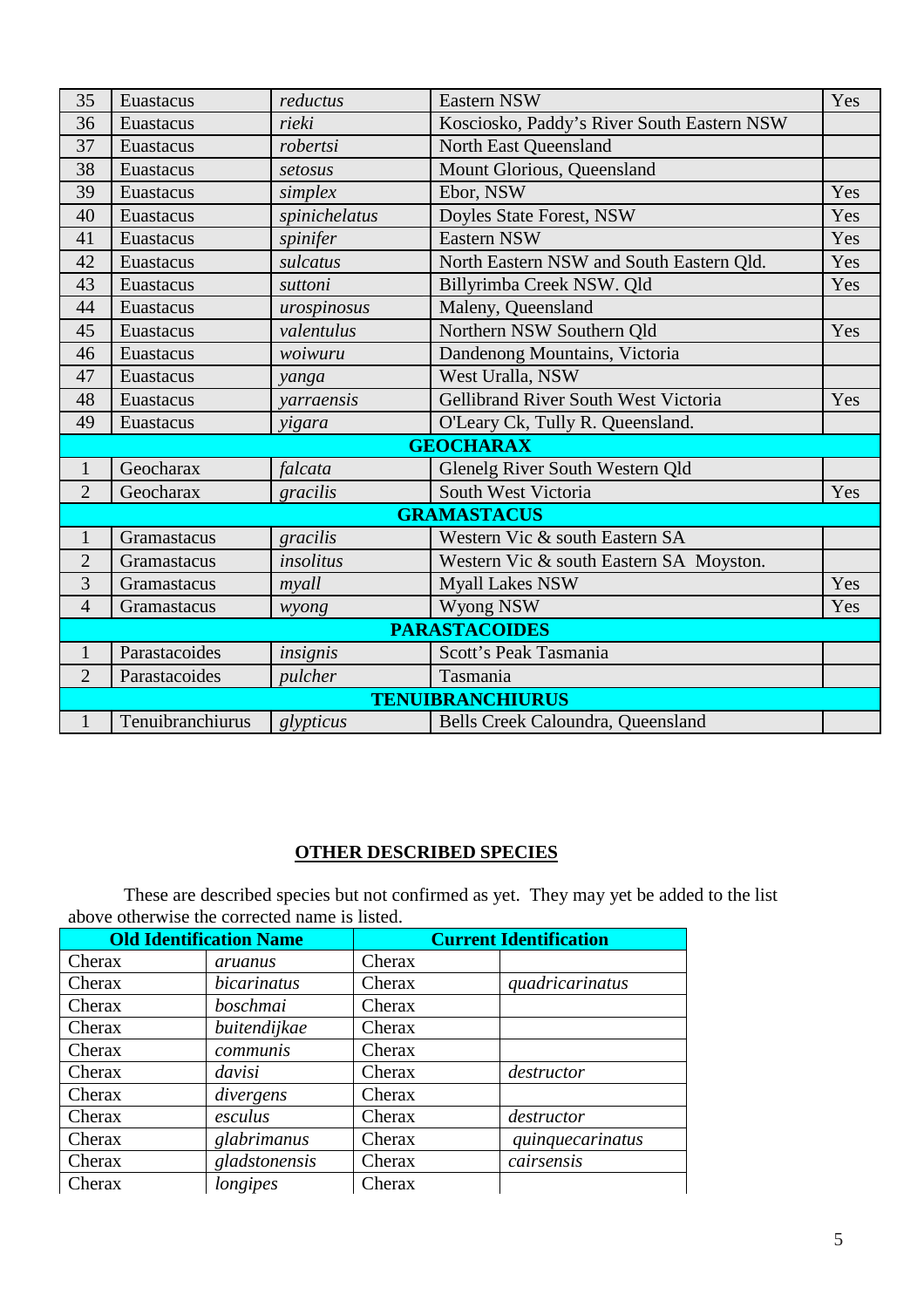| Cherax        | lorentzi         | Cherax    |                          |
|---------------|------------------|-----------|--------------------------|
| Cherax        | misolicus        | Cherax    |                          |
| Cherax        | monticola        | Cherax    |                          |
| Cherax        | murido           | Cherax    |                          |
| Cherax        | neocarinatus     | Cherax    | quinquecarinatus         |
| Cherax        | neopunctatus     | Cherax    | cuspidatus               |
| Cherax        | pallidus         | Cherax    |                          |
| Cherax        | paniaicus        | Cherax    |                          |
| Cherax        | papuanus         | Cherax    |                          |
| Cherax        | plebejus         | Cherax    | preissii                 |
| Cherax        | punctatus        | Cherax    | cuspidatus               |
| Cherax        | rotundus setosus | Cherax    | setosus                  |
| Cherax        | solus            | Cherax    |                          |
|               |                  |           |                          |
| Euastacus     | alienus          | Euastacus | Spinifer/reductus        |
| Euastacus     | aquilus          | Euastacus | neohirsutus              |
| Euastacus     | clydensis        |           | Spinifer/yanga           |
| Euastacus     | keirensis        |           |                          |
| Euastacus     | nobilis          | Euastacus | spinifer                 |
| Euastacus     | spinosus         | Euastacus | spinifer                 |
| Euastacus     | serratus         | Euastacus | Spinifer//australienisis |
|               |                  |           |                          |
| Paranephops   | planifrons       |           |                          |
|               |                  |           |                          |
| Parastocoides | inermis          |           |                          |
| Parastocoides | leptomerus       |           |                          |
| Parastocoides | sternalis        |           |                          |
| Parastocoides | tasmanicus       |           |                          |

#### **Current Projects**

Back in 1997 through my consultancy service I designed a trout farm up in the Mount Royal Ranges at the back of Hanging Rock NSW. This is high country around the 1100 to 1300 mtr high. When I was surveying the site and designing the facilities, etc. I did a quick survey of the species in the surrounding creeks and streams as part of the Statement Of Environmental Effects for the development application. Well, I was expecting to find *E. spinifer, E. reductus* and *E. gamilaroi* in the streams but I found 2 unidentified species that I did not have a clue what they were back then. This is my current xmas project to check out the creeks and streams in the Mount Royal Ranges and see if these 2 species are something new or not. One of the crayfish species is another swamp type crayfish that lives in a burrow in swampy ground. They are only found in the swampy areas and not in open water so normal crayfish traps don't work. Unlike *E. maccii* it does not cap its burrow but leaves it open, these type

crayfish are the ones that I have the most trouble catching. Over the Christmas break I will be making some traps to catch these crayfish, if anybody has a good design please let me know. Made some flap traps out of corrigated plastic pipe with a one way flap on each end. The idea is to replace a section of burrow with my trap and just wait for them to

crawl in, never tried it before, but never know it may work. Will give you an update next newsletter.

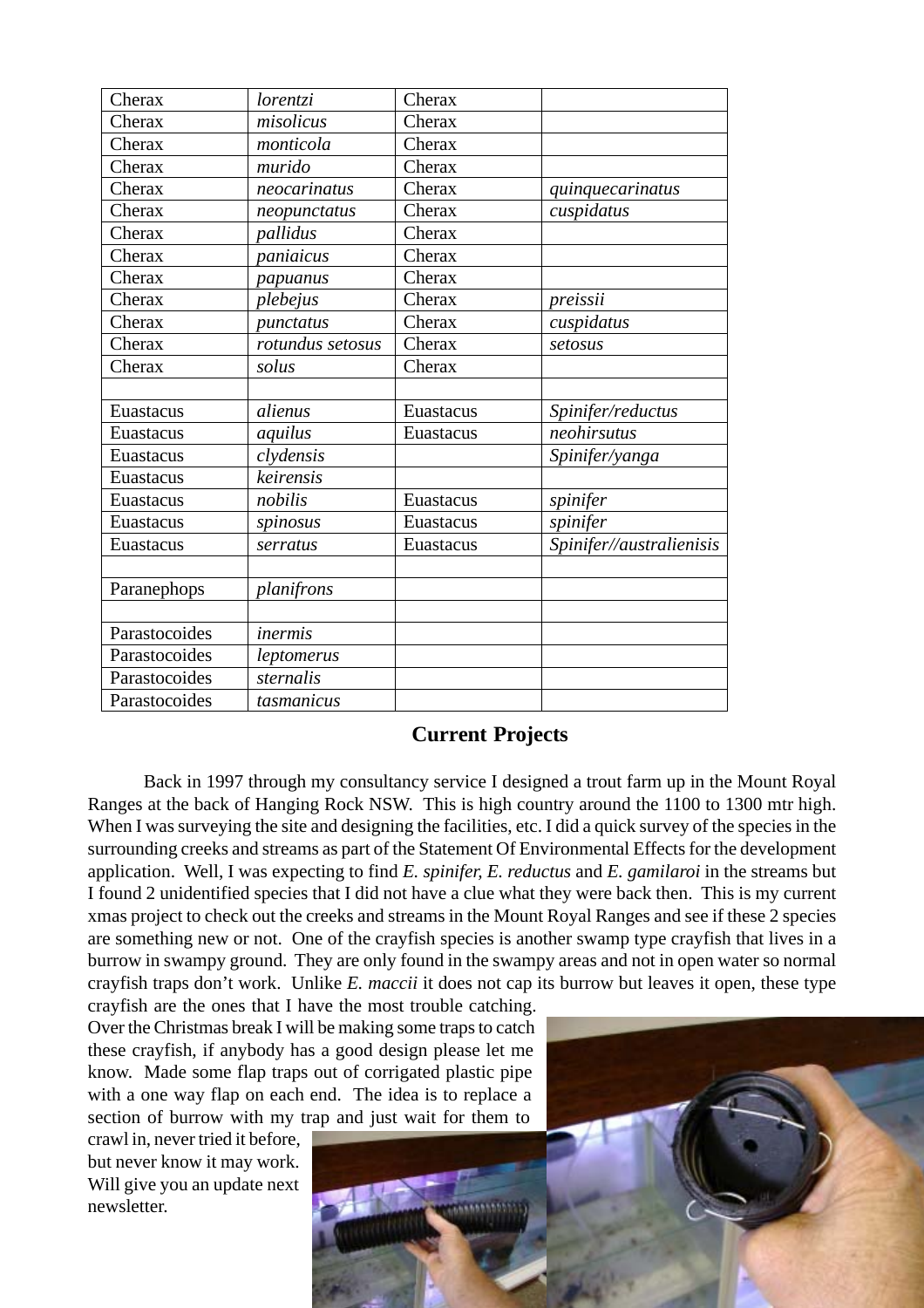### **Cherax Rotundus (Barmah Forest Yabby, Barmah Swamp Yabby, Spanner Claw Yabby)**

Some time ago Professor Chris Austin determined that *Cherax setosus* and *Cherax Rotundus* were separate species. Well *Cherax setosus* are relatively common in my area and I actually grow them in the drains around my front yard. *Cherax rotundus* on the other hand are only supposedly from Barmah Forest in Victoria and is very hard to come across as its been a drought for the last 7 years so not much water around. I have been interested in *rotundus* and had a chat to Dave Royal from Crayfish

World who's a very knowledgeable crayfish expert from Victoria but he was having difficulty getting any. Had a chat with Steve Chara from Otway Yabbies Victoria but he was having trouble getting any so not looking good. Both people know the species well and both had been chasing it but both are having difficulty, so not looking good for me as I rely on these type experts to steer me in the right direction.

It was not a big concern as yet because they are a Victorian species and I was not going to be doing them till next year. Currently I am just finishing off collection of all NSW species and starting on Queensland species for my Australian Crayfish Project.



Well surprise, surprise, it seems that rotundus are not just in Victoria they are in NSW as well. Late November after heavy rain along the NSW Victorian border *rotundus* made an appearance. Steve Chara came to the rescue and got some specimens of *rotundus* for me but he got them from NSW. Seems that rotundus are not just restricted to Barmah Forest in Victoria they also occur in NSW within 50 kilometres of the border. Good news for me I can add them to the NSW Species and have some great specimens for photography. Love the spanner claw and paddles, they are unusual and tough making a good aquarium pet, added these ones to my home tanks as they are so easy going.

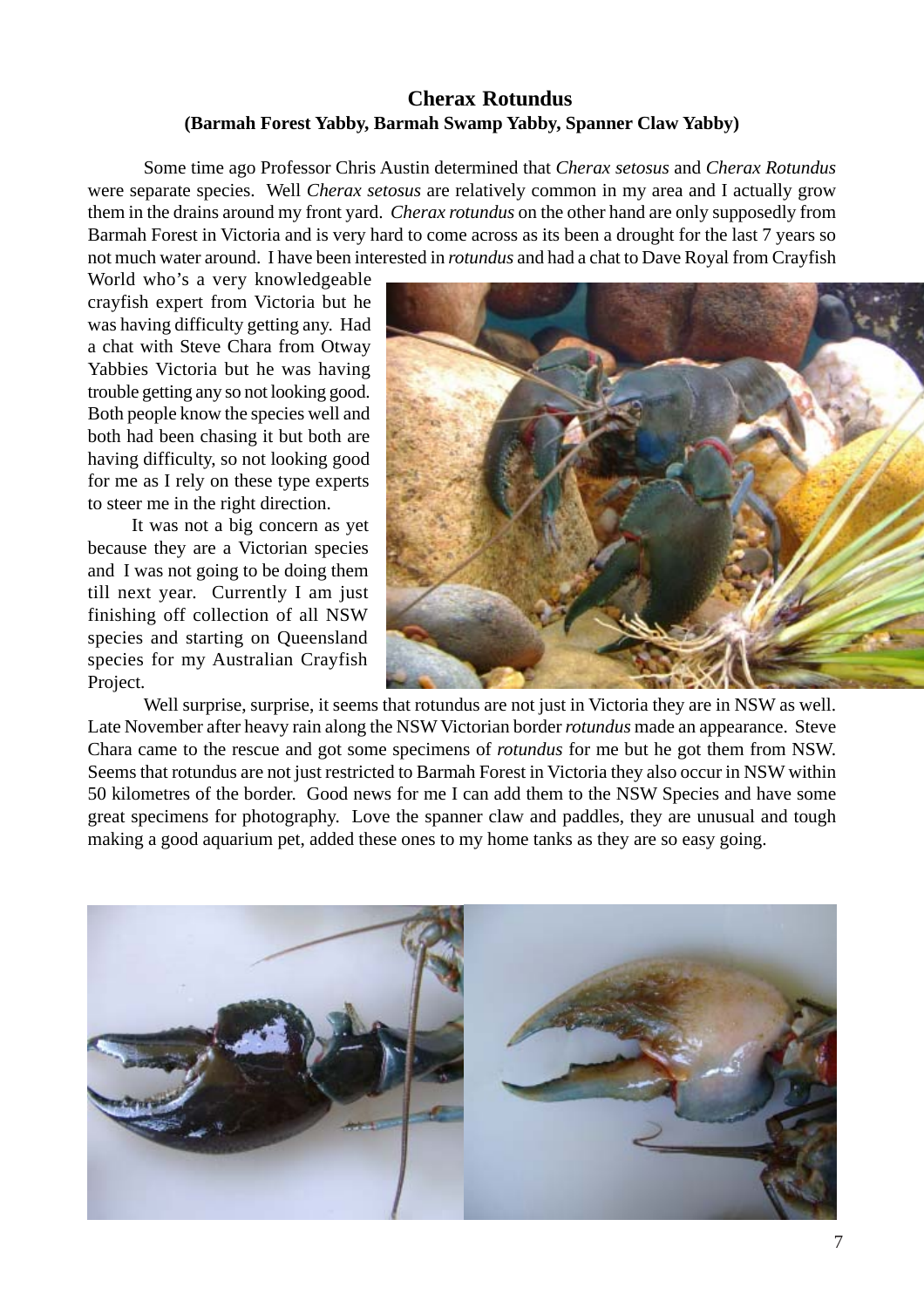### **What The???**

This is a real enigma. This is a crayfish that lives like an *Engaeus* species but looks like a *Euastacus* species. It's found in the New England region of NSW and is an undescribed species. It lives in only 3 widely separated locations that are relatively small areas only 200 acres in size maximum each. It is a species that survives surrounded by *Cherax destructor* which is one of Australia's most prolific and fast growing species. It survives by not living in open water. It is a terrestrial crayfish that avoids any open water and lives in extensive burrow systems below ground in cattle paddocks. It's a really interesting crayfish this one, a real unknown, as it grows to over 100 grams in size and is hairy, especially the males. Calling it *Euastacus maccii* for now but that will probably change. I will send samples to Professor Chris Austin at Charles Darwin University and see if he can let me know what sort of crayfish it is. Chris has moved from Deakin Uni and is heading up to Darwin so will be February before he is up and ready for more samples. Will give you an update next newsletter, I expect you will hear lots more on this one as it's a real enigma.

**Maccii country**

**Digging for maccii**

**Taking the cap off the funnel**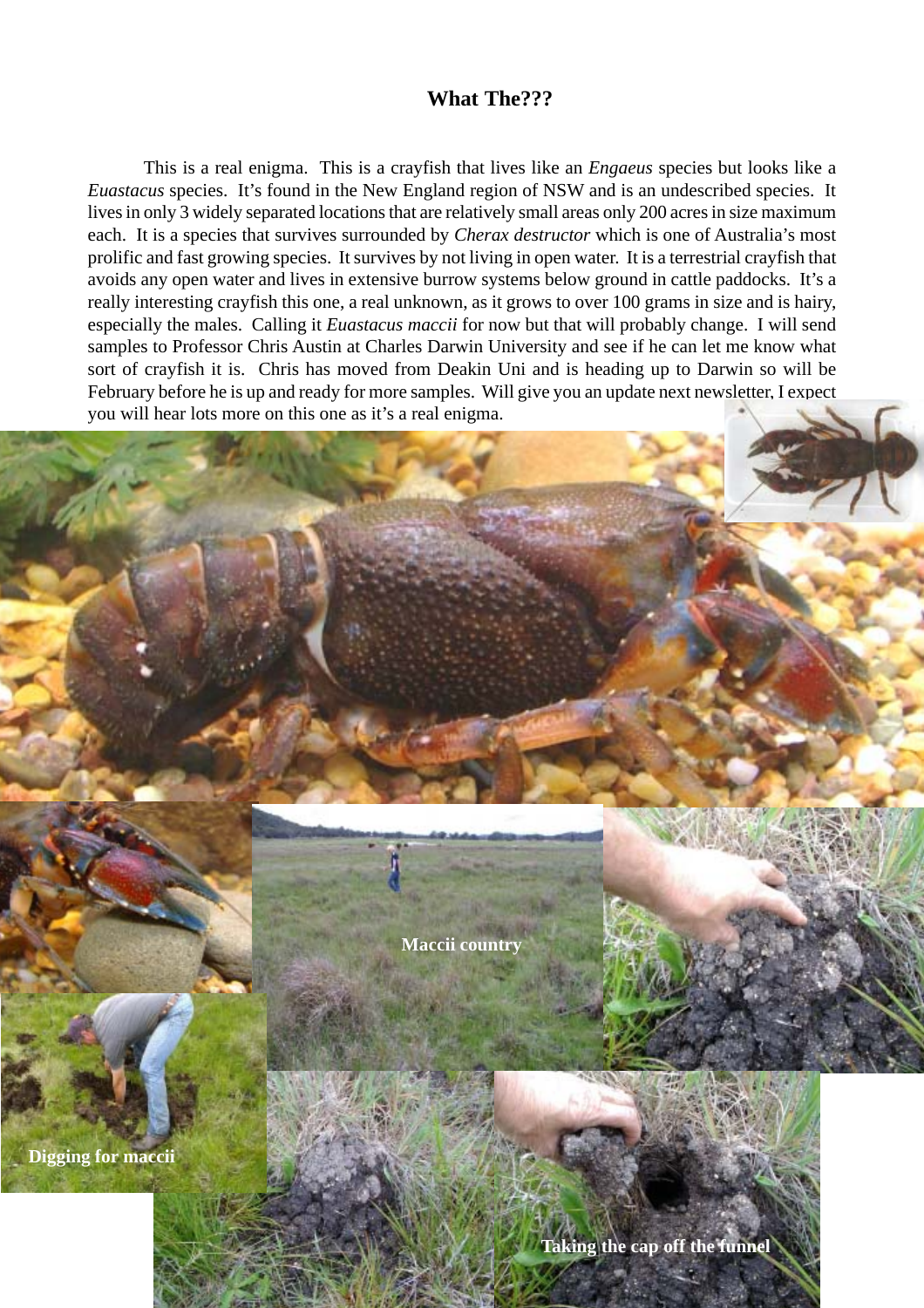### **The Wangat Crayfish** *Euastacus dundungra*

Some time ago I stumbled across this species whilst doing a routine check of creeks and streams. I was expecting to find *Euastacus spinifer* and *Euastacus reductus* in this steam in the Barrington Ranges over 800 mtrs. These were in this creek below 700 metres so it was only to be expected that they would be a bit higher but no. Instead the creek was infested with these unidentified crayfish. They are much like any number of crayfish in both colour and shape but different enough that I could not readily identify them. After collecting and examining just about every species in NSW I am getting to the stage that I can look at crayfish and say this is that species or not but these ones I was unsure of so sent samples to Chris Austin at Deakin University for DNA identification and when we got the results back they were a bit weird. I expected this to be some sort of *reductus* or closely related to it or even related to *mirangudjin* but that was not the case. Instead the DNA results did not correspond to any known species on the data base but did show it was close to *Euastacus valentulus/sulcatus, E. gumar* and *E. dangadi.* Yet it looks nothing like these animals and is small under 35 gram in size max. I have named the species *Euastacus dundungra* and in partnership with Dr Shane Ahyong we have done the description and lodged it with samples at the Australian Museum. This was the first description I have done and a very interesting learning curve. Originally I just expected to have to describe just a couple of specimens but Shane recommended that I do a bunch so that there is a good comparison. It was quite a wise suggestion as I went back to the site and collected samples from the extremes of this crayfishes distribution and there was a large variation between specimens from different areas. Also on that trip I found another species in the same stream and that was unexpected as to date only the one species had been found in that stream. Dont know anything about this other species as yet will give you an update next newsletter.

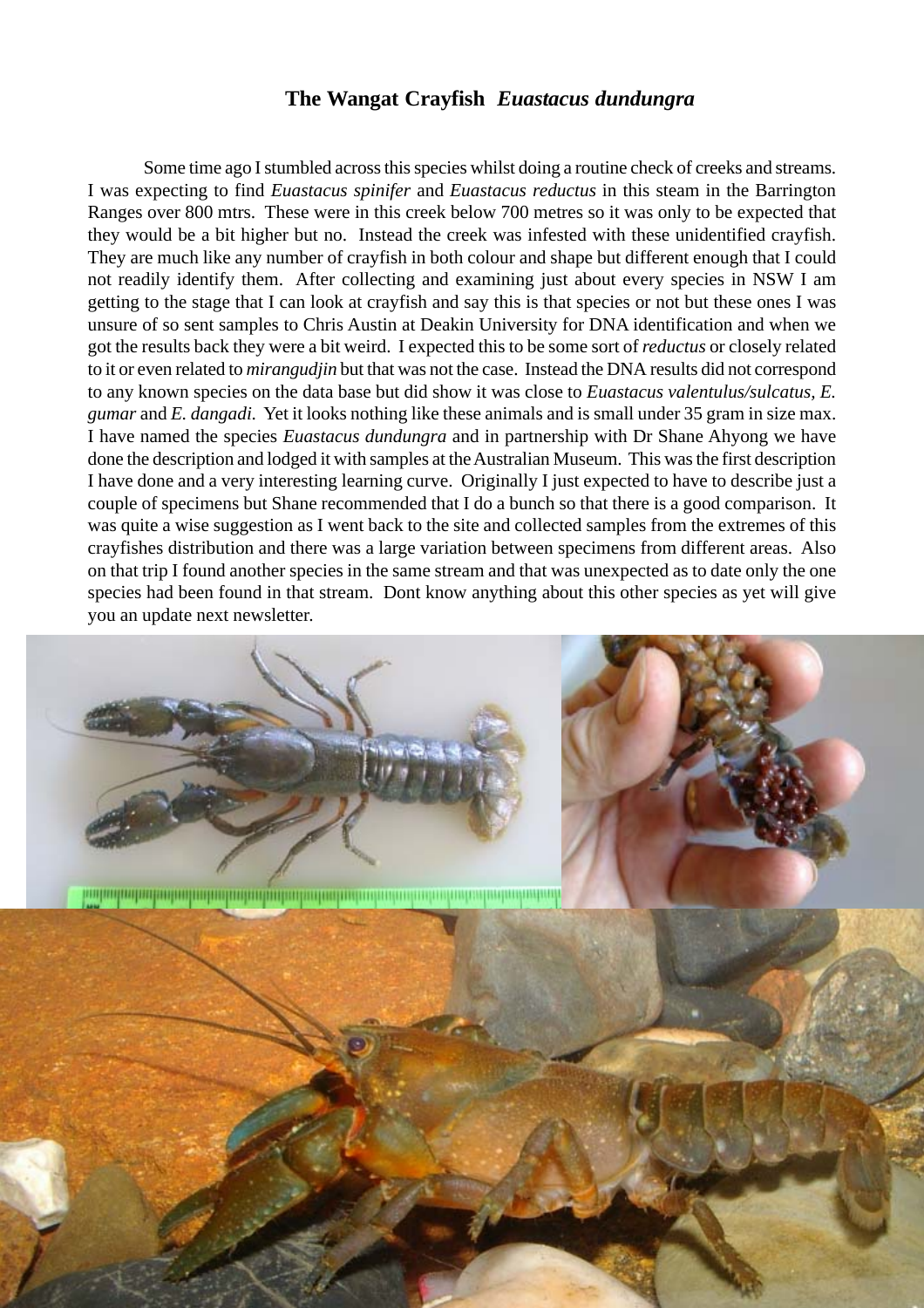# **RBM AQUACULTURE**

www.rbmaqua.com.au rob@rbmaqua.com.au 02 4997 5160

Green Opera House Traps No Ring Grade No.1 \$3.95 each per box 25 Black Eel Traps No Ring  $$14.85$  each per box 10 Yabby Drop Nets, Double Ring \$5.60 each per box 10 Mesh Shrimp Traps  $$4.65$  each per box 10 All prices ex Newcastle ex GST Gill Nets, Cast Nets, Prawn Scoop Nets, Crab Nets, Fish Glows

#### **NSW DPI Update November 2005**

Had a chat to Ian Lyall our NSW DPI Aquaculture Manager. Ian's always great to talk to he is always so enthusiastic and positive about the aquaculture industry and its future in NSW. Ian gave me an up date on what's happened with the department.

There is a lot happening with our NSW Department Primary Industries over the last few months and at the moment. This is whats happened:

The Deputy Director General Richard Sheldrake has left his position and a new replacement was announced 25/11/05 as Renata Brookes who comes from DPI Compliance Mine Safety and Biosecurity.

Nick Rayns the Director of Fisheries Management left in mid September and his position is still available. Anthony Hurst is acting Director of NSW Fisheries Management at the moment. The position of Director has been advertised.

Ian Lyall is still our Aquaculture Manager.

Geoff Allan is our Research Manager.

Damian Ogburn is our Biosecurity Manager.

Ian Powell is our Aquaculture Compliance Manager.

Phil Read is still our only extension officer and his position is secure for this financial year. The Minister the Hon Ian McDonald has made a commitment to support extension to the aquaculture industry, 10 out of 10 for the Ministers commitment. Phil is being paid out of core funding and lets hope it continues for many years to come. Phil is busy with the implementation of the Hatchery Quality Assurance Program, doing the disease manual as well as the normal extension duties.

#### **Bird Flu**

The NSW Food Authority and NSWDPI Biosecurity are closely monitoring the spread of Bird Flu internationally and its implications for Australian and NSW consumers. For the aquaculture industry bird flu overseas is seeing more people turn away from poultry and consuming more seafood. This is a trend that is likely to continue and very likely to start impacting on the Australian consumers. So be prepared as the hype about bird flu continues aquaculture should benefit tremendously. PS. Dont know if bird flu will effect cormorants but you can always hope as if you are a fish/crayfish farmer then cormorants are a major problem.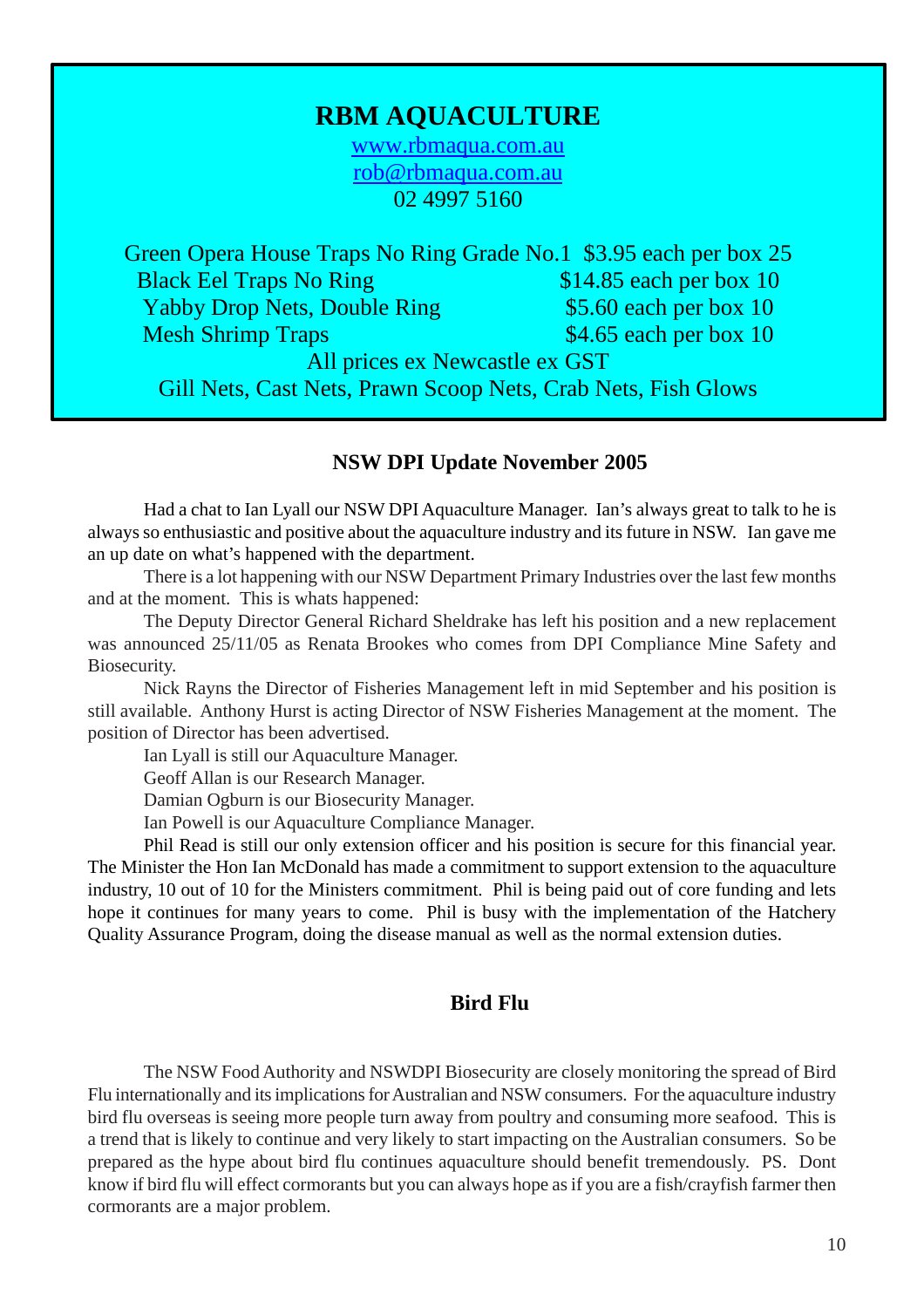## **The Commercial Yabby Farmer**

Robert B McCormack

The most complete and comprehensive book ever written on yabbies and yabby farming. Compiling all you need to know on the latest research and commercial farming methods this book is a complete A-Z of how to commercially semi intensively farm yabbies. An absolute must for everyone in the industry or anybody contemplating entering. In depth coverage of constructing a yabby hatchery, constructing yabby ponds, pond and water quality management, feeding, harvesting, hybrids, genetic selection, predators, diseases, production returns, purging, packaging and marketing, etc.



ISBN: 0 9578524 1 X 256 pages \$49.50 (includes Postage & Handling)

| Address.                                                    | Post to: R McCormack<br>PO Box 3<br>Karuah NSW 2324 |
|-------------------------------------------------------------|-----------------------------------------------------|
|                                                             | Australia                                           |
| Phone:                                                      |                                                     |
| QTY \$49.50 each                                            | Total: \$                                           |
| My Cheque/Money Order to the Author R McCormack is enclosed |                                                     |
| Signature.                                                  |                                                     |
|                                                             | To Order by card Online go to www.rbmaqua.com.au    |

# **4 New Species of Crayfish**

Four new species of crayfish have been described by Jason Coughran. Jason's my hero, 10 out of 10 to him for this great work. The species are all from up North Eastern NSW and they are *E. girurmulayn, E. guruhgi, E. jagabar* and *E. dalagarbe*. What a mouthful, these are all relatively small species and it seems Jason has done a mass of work to find and describe them. I have never met Jason but hear all about him from many of you. I will try and catch up with him next trip north as he is doing phenomenally good work.